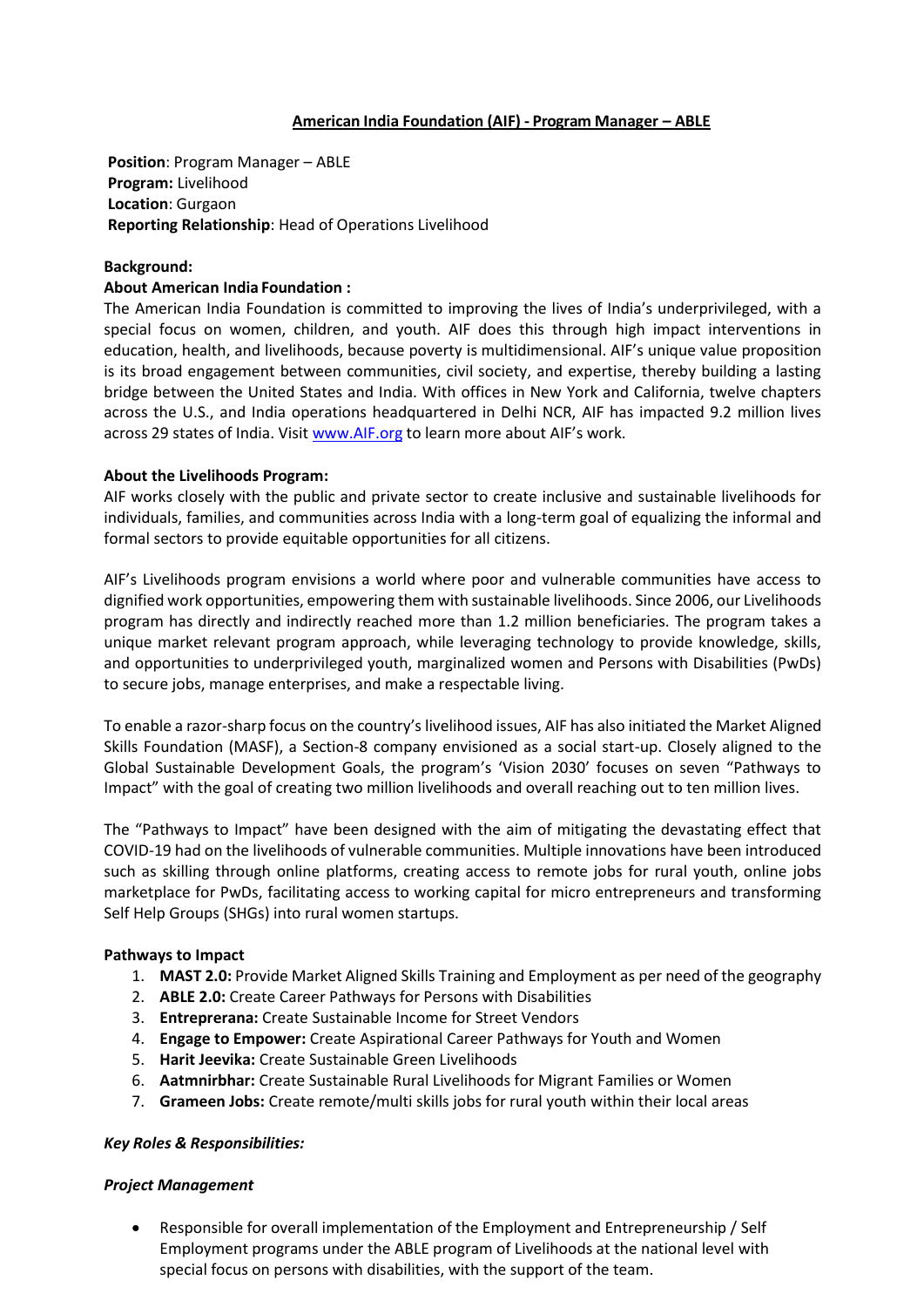- Increase awareness and understanding of program quality / program development by putting in place a more structured and systematic support development.
- Overall responsible for quality monitoring and evaluation of the ABLE programme.
- Design strategies in line with the vision and mission for the program for the next 5 years
- Manage the effective and efficient end to end implementation and achievement of proposed outcomes of multiple Employment and Entrepreneurship / Self Employment projects under the Livelihoods division.
- Responsibilities would entail Donor Engagement, Quality Delivery of Training, Achieving Placements, Government Relations and Advocacy.
- Manage programs that are center-based, virtual and hybrid.
- Manage relationships with partners where required. Responsible for documentation and timely reporting, internally and to donors.

## **Financial Management**

- Responsible for effectively and efficiently managing the budget allocated for the projects and ensuring timely utilization.
- Liaise internally with finance team to reconcile project expenses for internal and donor reporting.

## **People Management**

- Determine the human resources requirements as per the program strategy, available budget,opportunities and operations' requirements.
- To address human resources development needs of the program team and work closely with HR and Head of Operations-Livelihoods for its implementation.
- Manage project team(s) and ensure quality delivery of projects in a timely manner.

## **Employment of Persons with Disabilities**

- To establish industry collaborations and understand their human resource needs on regular basis
- To tie-up and generate placement MOUs with key employers and generate placement opportunities for the program beneficiaries on regular basis
- Gather market intelligence on new trends and best practices with respect to training and employment of persons with disabilities and feed into planning and implementation.
- Lead role mapping for PWDs in the corporate jobs.
- Promote new concepts and ideas on employment of persons with disabilities, e.g. an eMarketplace, Hire to Train model, etc.
- Lead Disability Sensitization efforts with corporates to create new employment avenues for persons with disabilities.

## **Event Management**

• Organizing and coordinating events with different stakeholders including corporates for raising awareness and advocate for employment of Persons with Disabilities.

## **Qualification and Experience:**

- Minimum 5 Years of Experience in Managing Skill Development and Placement/Self Employment projects focused on Persons with Disabilities.
- Post-graduation in Social Sciences & Management or any other related stream

#### **Skills and Competencies:**